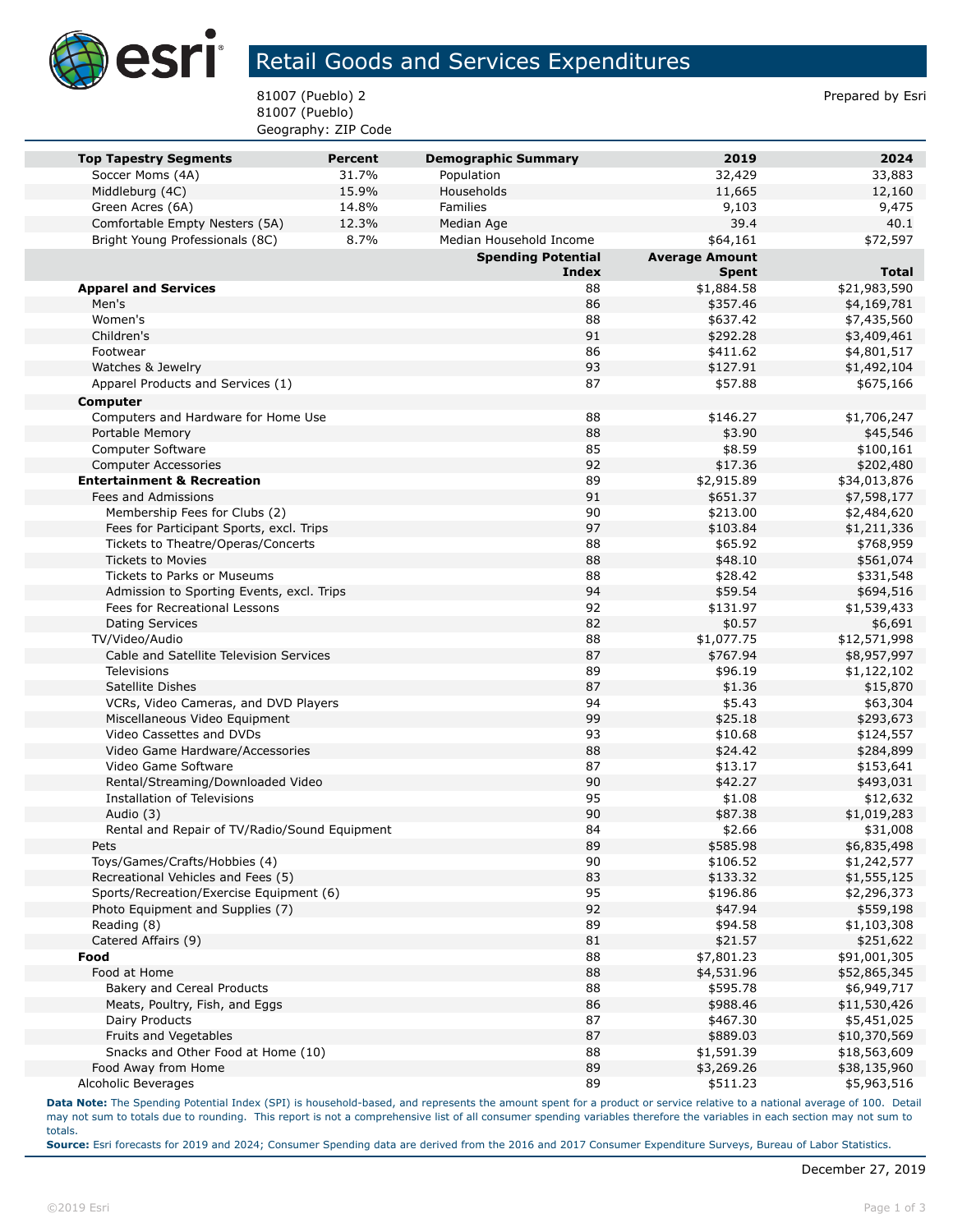

## Retail Goods and Services Expenditures

81007 (Pueblo) 2 Prepared by Esri 81007 (Pueblo) Geography: ZIP Code

|                                            | <b>Spending Potential</b><br><b>Index</b> | <b>Average Amount</b><br><b>Spent</b> | <b>Total</b>    |
|--------------------------------------------|-------------------------------------------|---------------------------------------|-----------------|
| <b>Financial</b>                           |                                           |                                       |                 |
| Value of Stocks/Bonds/Mutual Funds         | 93                                        | \$19,936.88                           | \$232,563,683   |
| Value of Retirement Plans                  | 96                                        | \$91,954.70                           | \$1,072,651,590 |
| Value of Other Financial Assets            | 86                                        | \$4,871.90                            | \$56,830,672    |
| Vehicle Loan Amount excluding Interest     | 93                                        | \$2,658.57                            | \$31,012,273    |
| Value of Credit Card Debt                  | 91                                        | \$2,222.94                            | \$25,930,593    |
| Health                                     |                                           |                                       |                 |
| Nonprescription Drugs                      | 91                                        | \$130.73                              | \$1,524,963     |
| <b>Prescription Drugs</b>                  | 92                                        | \$334.74                              | \$3,904,757     |
| Eyeglasses and Contact Lenses              | 91                                        | \$82.40                               | \$961,222       |
| Home                                       |                                           |                                       |                 |
| Mortgage Payment and Basics (11)           | 95                                        | \$9,607.17                            | \$112,067,631   |
| Maintenance and Remodeling Services        | 96                                        | \$2,050.55                            | \$23,919,643    |
| Maintenance and Remodeling Materials (12)  | 96                                        | \$470.08                              | \$5,483,473     |
| Utilities, Fuel, and Public Services       | 88                                        | \$4,291.36                            | \$50,058,756    |
| <b>Household Furnishings and Equipment</b> |                                           |                                       |                 |
| Household Textiles (13)                    | 90                                        | \$89.68                               | \$1,046,159     |
| Furniture                                  | 90                                        | \$553.73                              | \$6,459,291     |
| Rugs                                       | 98                                        | \$31.70                               | \$369,826       |
| Major Appliances (14)                      | 93                                        | \$328.63                              | \$3,833,485     |
| Housewares (15)                            | 91                                        | \$97.11                               | \$1,132,805     |
| Small Appliances                           | 86                                        | \$41.73                               | \$486,782       |
| Luggage                                    | 90                                        | \$12.57                               | \$146,577       |
| Telephones and Accessories                 | 89                                        | \$67.43                               | \$786,534       |
| <b>Household Operations</b>                |                                           |                                       |                 |
| Child Care                                 | 92                                        | \$468.77                              | \$5,468,205     |
| Lawn and Garden (16)                       | 93                                        | \$436.49                              | \$5,091,618     |
| Moving/Storage/Freight Express             | 89                                        | \$58.84                               | \$686,395       |
| Housekeeping Supplies (17)                 | 90                                        | \$671.07                              | \$7,828,001     |
| <b>Insurance</b>                           |                                           |                                       |                 |
| Owners and Renters Insurance               | 95                                        | \$551.29                              | \$6,430,807     |
| Vehicle Insurance                          | 88                                        | \$1,358.25                            | \$15,843,940    |
| Life/Other Insurance                       | 94                                        | \$431.87                              | \$5,037,712     |
| Health Insurance                           | 90                                        | \$3,554.99                            | \$41,468,923    |
| Personal Care Products (18)                | 90                                        | \$451.89                              | \$5,271,295     |
| School Books and Supplies (19)             | 88                                        | \$136.80                              | \$1,595,779     |
| <b>Smoking Products</b>                    | 82                                        | \$330.48                              | \$3,855,013     |
| <b>Transportation</b>                      |                                           |                                       |                 |
| Payments on Vehicles excluding Leases      | 92                                        | \$2,333.01                            | \$27,214,618    |
| Gasoline and Motor Oil                     | 88                                        | \$2,017.47                            | \$23,533,753    |
| Vehicle Maintenance and Repairs            | 90                                        | \$1,024.16                            | \$11,946,819    |
| <b>Travel</b>                              |                                           |                                       |                 |
| Airline Fares                              | 88                                        | \$480.88                              | \$5,609,412     |
| Lodging on Trips                           | 91                                        | \$566.64                              | \$6,609,909     |
| Auto/Truck Rental on Trips                 | 91                                        | \$23.89                               | \$278,703       |
| Food and Drink on Trips                    | 91                                        | \$488.73                              | \$5,701,089     |

**Data Note:** The Spending Potential Index (SPI) is household-based, and represents the amount spent for a product or service relative to a national average of 100. Detail may not sum to totals due to rounding. This report is not a comprehensive list of all consumer spending variables therefore the variables in each section may not sum to totals. **Source:** Esri forecasts for 2019 and 2024; Consumer Spending data are derived from the 2016 and 2017 Consumer Expenditure Surveys, Bureau of Labor Statistics.